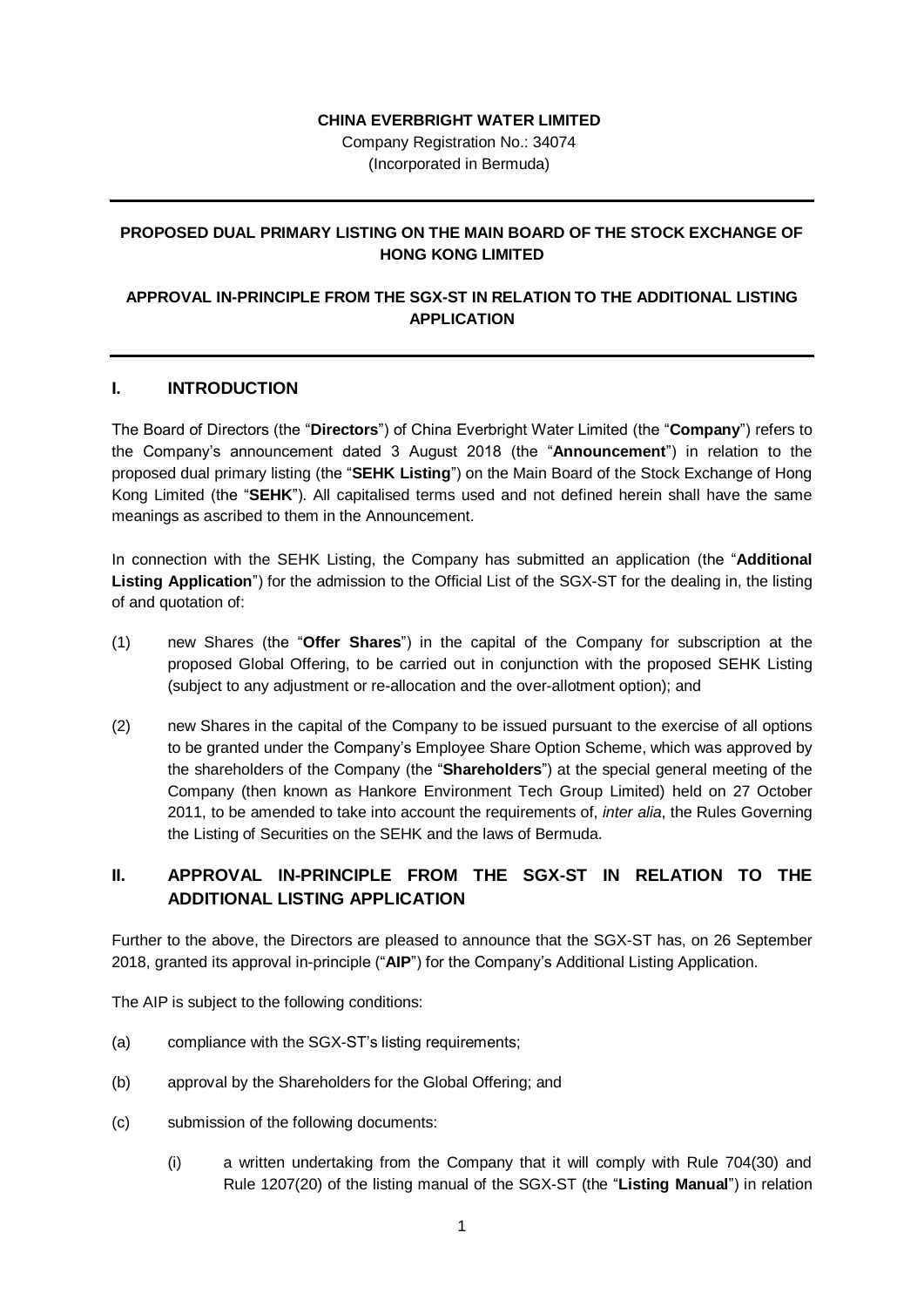to the use of the proceeds from the proposed offer of shares and where proceeds are to be used for working capital purposes, the Company will disclose a breakdown with specific details on the use of proceeds for working capital in the Company's announcements on use of proceeds and in the annual report;

- (ii) a written undertaking from the Company that it will comply with Rule 803 of the Listing Manual;
- (iii) a written undertaking from the underwriter(s) that they will ensure that the Company will comply with Rule 803 of the Listing Manual:
- (iv) a written confirmation from the Company that it will not issue the Offer Shares to persons prohibited under Rule 812(1) of the Listing Manual; and
- (v) a written confirmation from the underwriter(s) that the Offer Shares will not be placed out to persons prohibited under Rule 812(1) of the Listing Manual.

The AIP granted by SGX-ST to the Company is not to be taken as an indication of the merits of the Global Offering, the Offer Shares, the Company and/or its subsidiaries.

The Company is continuing work on the proposed SEHK Listing and the Global Offering and wishes to highlight that the SEHK Listing and Global Offering remain subject to, amongst others, the approval of the SEHK for the listing of, and permission to deal in, the Shares on the Main Board of the SEHK and any other relevant legal or regulatory approvals including the approval of the Shareholders for the SEHK Listing, the Global Offering. Accordingly, the SEHK Listing and the Global Offering may or may not occur. There is no assurance that the necessary approvals for the SEHK Listing and the Global Offering will be granted by the SEHK or any other relevant authorities, or that the approval of Shareholders on matters relating to the SEHK Listing, the Global Offering and/or the New Bye-laws Adoption will be obtained.

The Shareholders should also note that in view of the public offering that has to be undertaken in respect of the Hong Kong Public Offering, the success of the proposed SEHK Listing and the Global Offering will further be subject to, amongst others, the then prevailing market conditions.

**Accordingly, there is no certainty that the proposed SEHK Listing and the Global Offering will eventually materialise. Information relating to the proposed SEHK Listing and the Global Offering in this Announcement is also subject to change.** 

**Shareholders and other investors are advised to exercise caution when trading in the securities of the Company and to refrain from taking any action which may be prejudicial to their interests. In the event that Shareholders and other investors are in any doubt, they should consult their stockbrokers, bank managers, solicitors, accountants, tax advisers or other professional advisers.**

The Company will make further announcements to keep the Shareholders updated on any material developments as and when appropriate.